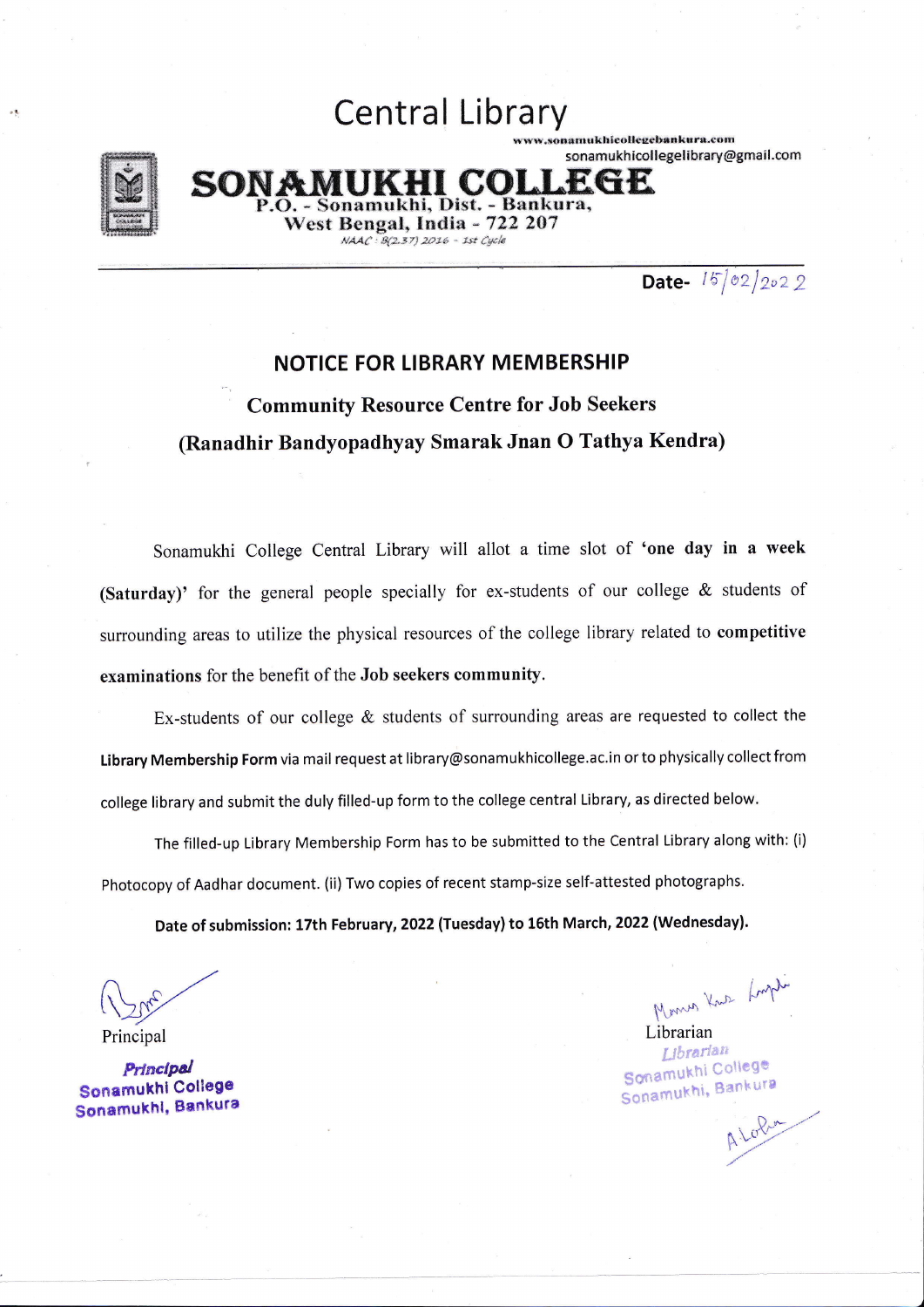## **Library Membership Form**

**Community Resource Centre for Job Seekers**

### **Ranadhir Bandyopadhyay Smarak Jnan-O-tathya Kendra**

### **Sonamukhi College Central Library**

|                                                                                                                                                                                                                                                         | Paste your recent<br>passport size<br>photograph<br>4 cm x 4 cm<br>do not pin or<br>staple the<br>photograph. |
|---------------------------------------------------------------------------------------------------------------------------------------------------------------------------------------------------------------------------------------------------------|---------------------------------------------------------------------------------------------------------------|
|                                                                                                                                                                                                                                                         |                                                                                                               |
| <b>Profession</b><br><u> 1989 - Johann Barbara, martxa alemaniar arg</u>                                                                                                                                                                                |                                                                                                               |
| Contact No. (Mob.) (Res.) (Res.)                                                                                                                                                                                                                        |                                                                                                               |
|                                                                                                                                                                                                                                                         |                                                                                                               |
| <b>Address</b>                                                                                                                                                                                                                                          |                                                                                                               |
| Candidates may opt any one<br>Category -1<br>Deposit Amount for book/periodical loan & reading room facilities:                                                                                                                                         |                                                                                                               |
| Caution deposit-500/-(Refundable)                                                                                                                                                                                                                       |                                                                                                               |
| $1st$ membership Fee: -100/-                                                                                                                                                                                                                            |                                                                                                               |
| Membership renewal fee: -Rs.50/- (Per year)                                                                                                                                                                                                             |                                                                                                               |
| Category -2<br>Only reading room membership facilities                                                                                                                                                                                                  |                                                                                                               |
| $1st$ membership Fee: -100/-                                                                                                                                                                                                                            |                                                                                                               |
| Membership renewal fee: -Rs.50/- (Per year)                                                                                                                                                                                                             |                                                                                                               |
|                                                                                                                                                                                                                                                         | Members' Signature                                                                                            |
| Approved by Librarian                                                                                                                                                                                                                                   |                                                                                                               |
| (Note: Please read the Library Rules carefully on the back side of this form)<br>Please, enclose your two stamp size and one passport size photographs with this membership form for issuing<br>of the library card along with Copy of Aadhar document. |                                                                                                               |
|                                                                                                                                                                                                                                                         | <b>Signature of the Applicant</b>                                                                             |
| I HAVE READ CAREFULLY THE LIBRARY RULES & RECEIVED ONE LIBRARY CARD FOR MEMBERSHIP OF<br><b>LIBRARY</b>                                                                                                                                                 |                                                                                                               |

**Principal Sonamukhi College** **Librarian's Signature**

**P.T.O**